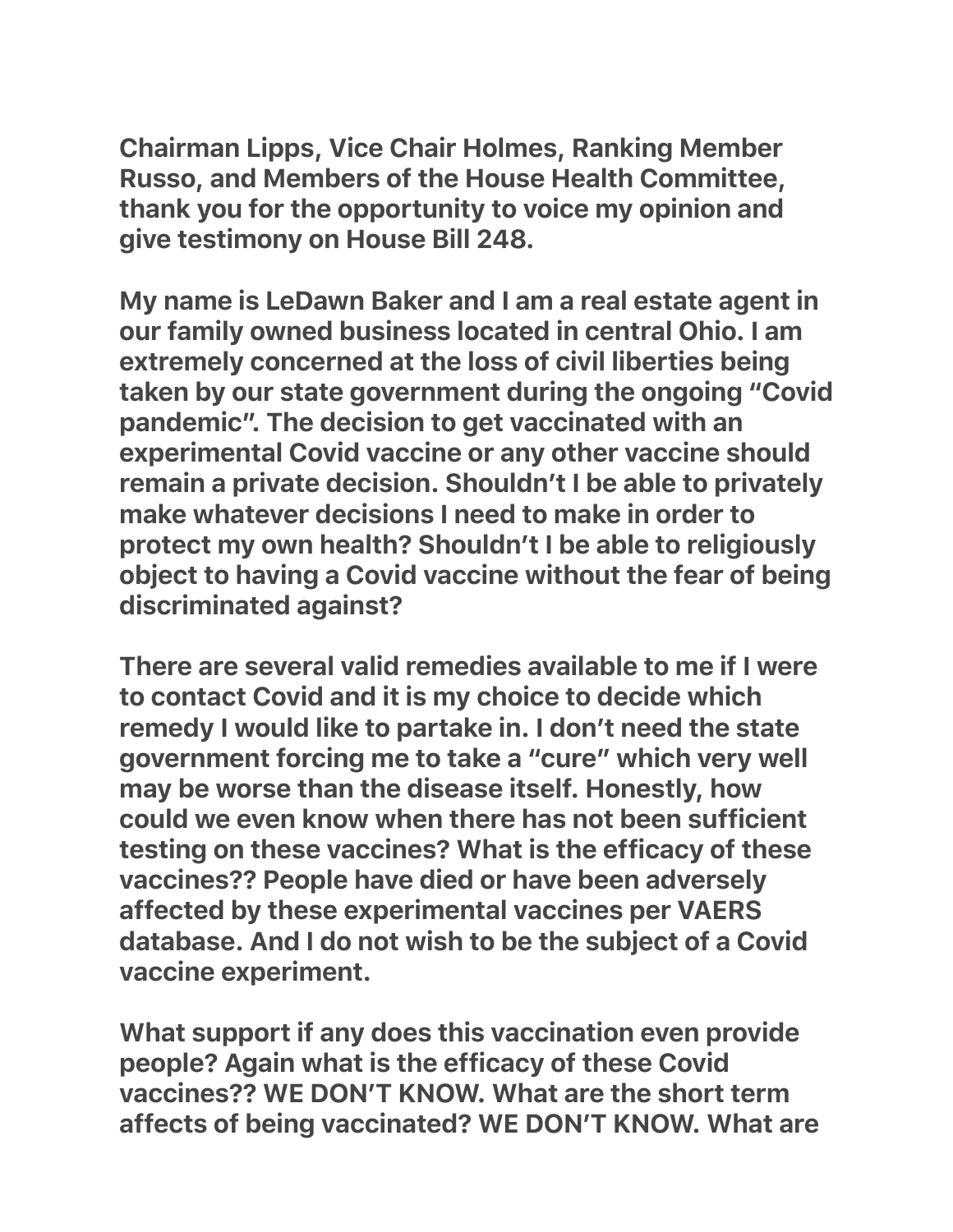the long-term affects of being vaccinated? WE DON'T KNOW because there has not been enough time to test the effects of these experimental Covid vaccines!! Why is the state government pushing a vaccine that is EXPERIMENTAL?

As Ohioans we all need to be given a little elbow room to make our own personal decisions about experimental therapy vaccines for Covid. It will be a sad day for Ohio if our state government insists that people show proof of vaccination in order to do any specific activity. I already see first hand social divides in my local community where certain people refuse to associate closely with unvaccinated individuals. How much worse will social tensions rise if we would be forced to show vax papers in order to grocery shop or receive particular services or be in certain venues???

HB 248 is an essential legislation to protect half of Ohio citizens who in good conscience object to these Covid experimental vaccines. VACCINE CHOICE MUST REMAIN.

Forcing vaccine passports or vaccine disclosures may very well further divide a hurting country. And what about the people who are mentally challenged or have other socio economic disadvantages? This puts undue pressure on those people who don't understand the biology of experimental therapies, don't understand the consequences of taking such therapies and furthermore don't have the financial resources or ability to navigate this complex issue should they have health issues arising from taking an experimental covid remedy.

Pressuring, bribing and cajoling Ohio citizens to get